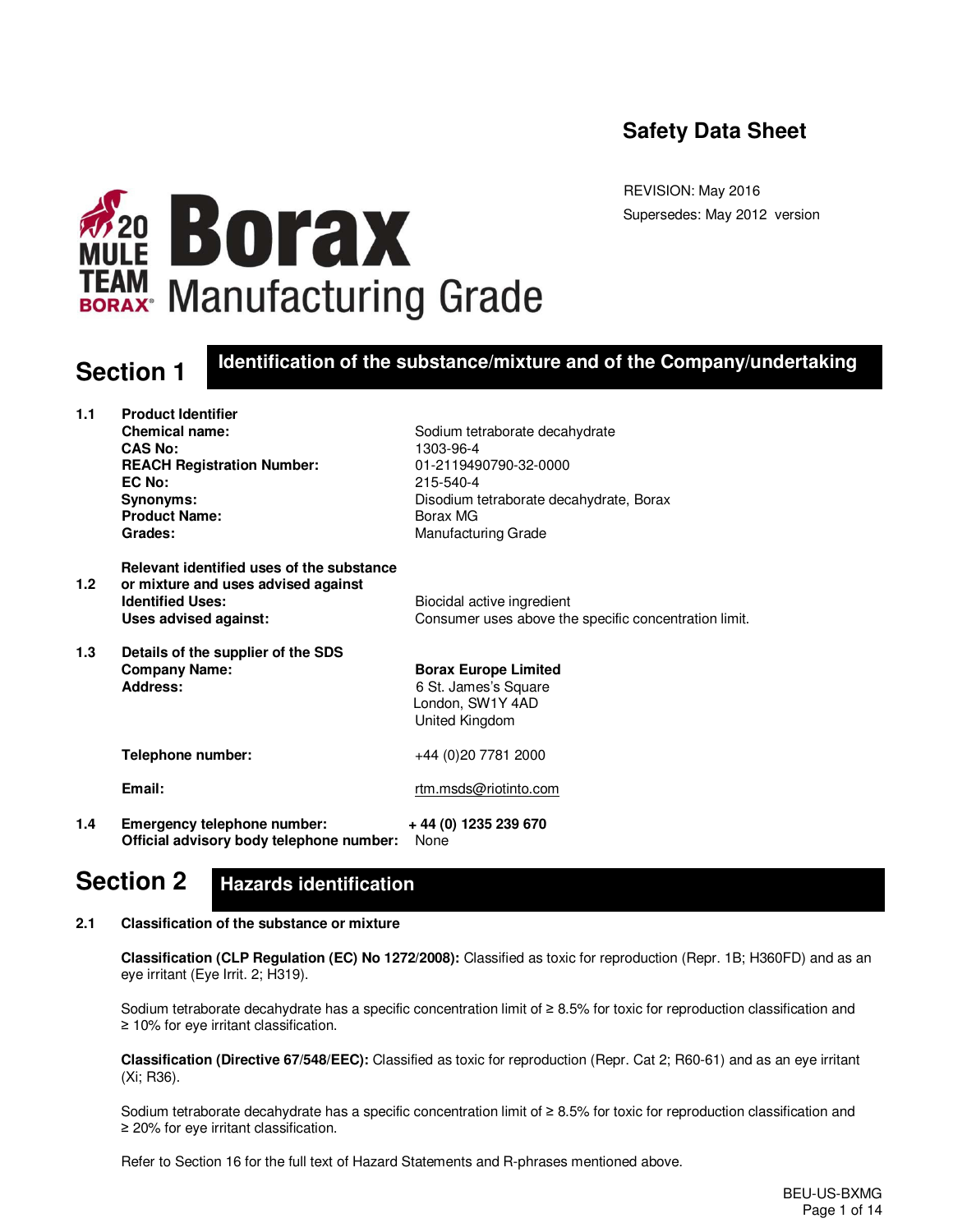## **2.2 Label Elements**

Labelling according to Regulation (EC) No 1272/2008 (CLP)

#### **Hazard Pictograms**



#### **Signal word:** Danger

#### **Hazard statements:**

H360FD: May damage fertility. May damage the unborn child. H319: Causes serious eye irritation.

#### **Precautionary statements:**

P202: Do not handle until all safety precautions have been read and understood. P281: Use personal protective equipment as required. P308+P313: IF exposed or concerned: Get medical advice. P305+P351+P338: IF IN EYES: Rinse cautiously with water for several minutes. Remove contact lenses, if present and easy to do. Continue rinsing. P501: Dispose of contents/container in accordance with local regulation.

#### **Supplemental Information**

Restricted to professional users.

#### **2.3 Other Hazards**

H303: May be harmful if swallowed.

#### **Section 3 Composition/information on ingredients**

#### **3.1 Substances**

| <b>Chemical Name</b>                 | CAS#      | EC#       | $%$ content | <b>Classification</b><br>(1272/2008/EC) | <b>Classification</b><br>(67/548/EEC) |
|--------------------------------------|-----------|-----------|-------------|-----------------------------------------|---------------------------------------|
| Sodium<br>tetraborate<br>decahydrate | 1303-96-4 | 215-540-4 | >99.4       | Repr. 1B; H360FD<br>Eye Irrit. 2: H319  | Repr. Cat 2; R60-61<br>Xi: R36        |

Refer to Section 16 for the full text of Hazard statements and R-phrases mentioned above.

#### **Section 4 First aid measures**

## **4.1 Description of First aid measures**

Protection of first-aiders: No special protective clothing is required.

 **Inhalation:** If symptoms such as nose or throat irritation are observed, remove to fresh air.

 **Eye contact:** Use eye wash fountain or fresh water to cleanse eye. If irritation persists for more than 30 minutes, seek medical attention.

 **Skin contact:** No treatment necessary.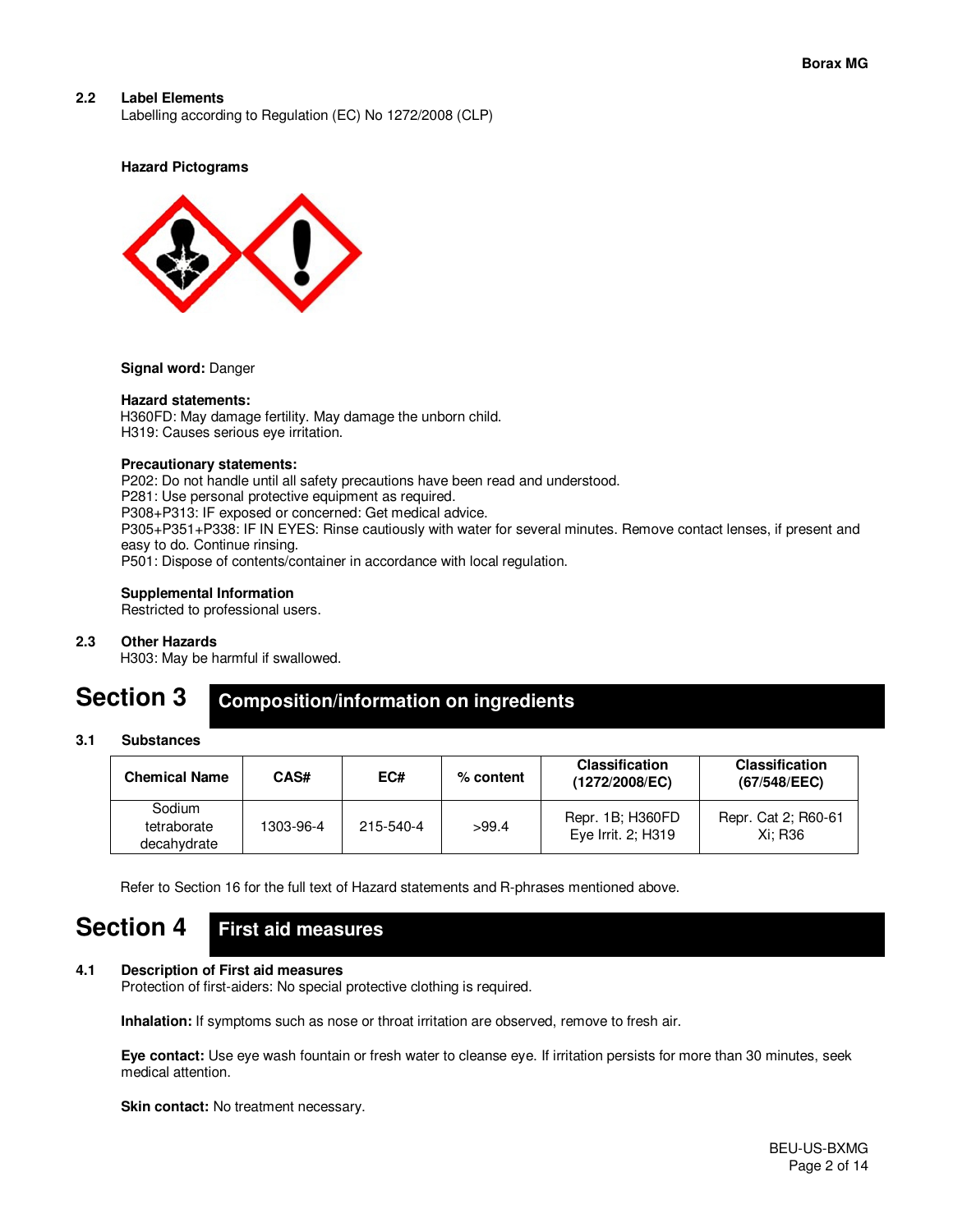**Ingestion:** Swallowing small quantities (one teaspoon) will cause no harm to healthy adults. If larger amounts are swallowed, give two glasses of water to drink and seek medical attention.

- **4.2 Most important symptoms and effects both acute and delayed:** Symptoms of accidental over-exposure to high doses of inorganic borate salts have been associated with ingestion or absorption through large areas of severely damaged skin. These may include nausea, vomiting, and diarrhoea, with delayed effects of skin redness and peeling (see Section 11).
- **4.3 Indication of any immediate medical attention and special treatment needed:** Note to physicians: Supportive care only is required for adult ingestion of less than a few grams of the product. For ingestion of larger amounts, maintain fluid and electrolyte balance and maintain adequate kidney function. Gastric lavage is only recommended for heavily exposed, symptomatic patients in whom emesis has not emptied the stomach. Hemodialysis should be reserved for patients with massive acute absorption, especially for patients with compromised renal function. Boron analyses of urine or blood are only useful for verifying exposure and are not useful for evaluating severity of poisoning or as a guide in treatment<sup>1</sup>.

#### **Section 5 Fire-fighting measures**

## **5.1 Extinguishing media**

 **Suitable extinguishing media:** Use extinguishing media that are appropriate to local circumstances and the surrounding environment.

 **Unsuitable extinguishing media:** None

**5.2 Special hazards arising from substance or mixture** None. The product is not flammable, combustible or explosive.

## **5.3 Advice for fire fighters**

Not applicable. The product is itself a flame retardant.

#### **Section 6 Accidental release measures**

**6.1 Personal precaution, protective equipment and emergency procedures** 

## **For non-emergency personnel:**

Eye protection according to CEN166:1996, Respirators (CEN149).

## **For emergency responders:**

Eye protection according to CEN166:1996, Respirators (CEN149).

**6.2 Environmental precautions:** The product is a water-soluble white powder that may cause damage to trees or vegetation by root absorption. Avoid contamination of water bodies during clean up and disposal. Advise local water authority that none of the affected water should be used for irrigation or for the abstraction of potable water until natural dilution returns the boron value to its normal environmental background level or meets local water quality standards.

## **6.3 Methods and material for containment and cleaning up**

 **Appropriate containment:** Avoid spillage into water and cover drains.

 **Land spill:** Vacuum, shovel or sweep up and place in containers for disposal in accordance with applicable local regulations.

 **Spillage into water:** Where possible, remove any intact containers from the water.

## **6.4 Reference to other sections**

Refer to sections 8, 12 and 13.

#### **Section 7 Handling and storage**

**7.1 Precautions for safe handling**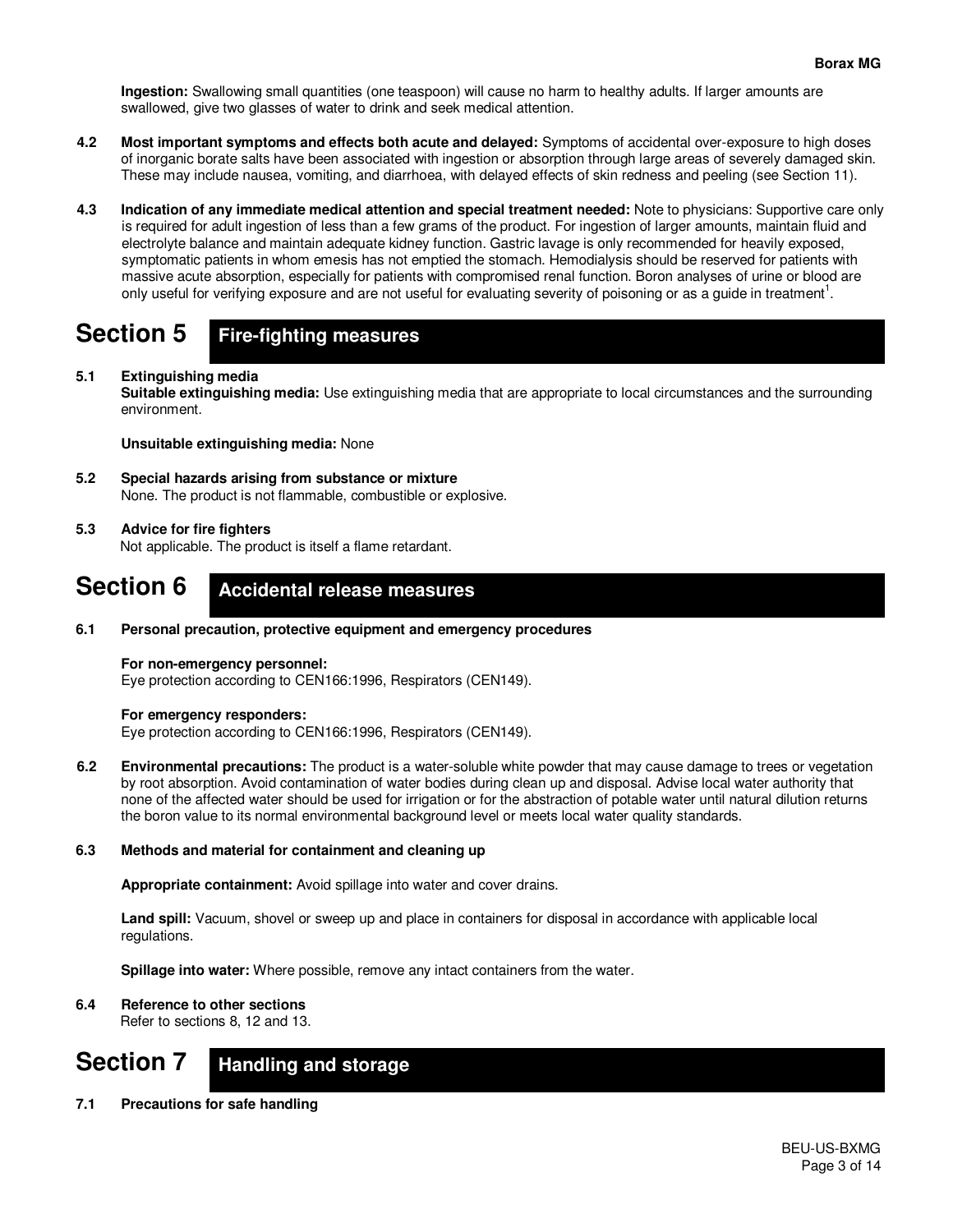Good housekeeping procedures should be followed to minimise dust generation and accumulation. Avoid spills. Do not eat, drink and smoke in work areas. Wash hands after use. Remove contaminated clothing and protective equipment before entering eating areas.

## **7.2 Conditions for safe storage, including any incompatibilities**

No special handling precautions are required, but dry, indoor storage is recommended. To maintain package integrity and to minimise caking of the product, bags should be handled on a first-in first-out basis.

| Storage temperature:        | Ambient           |
|-----------------------------|-------------------|
| Storage pressure:           | Atmospheric       |
| <b>Special sensitivity:</b> | Moisture (Caking) |

## **7.3 Specific end use(s)**

Refer to Annex – Exposure Scenarios.

#### **Section 8 Exposure controls/personal protection**

## **8.1 Control parameters**

**Occupational exposure limit values:** In the absence of a national OEL, Rio Tinto Borax recommends and applies internally an Occupational Exposure Limit (OEL) of 1 mg B/m<sup>3</sup>. To convert product into equivalent boron (B) content, multiply by 0.113.

#### **OELs of Member States of the EEA**

Substance: Disodium tetraborate decahydrate, CAS#: 12179-04-3

| <b>Country</b> | 8-hr TWA OEL<br>(mg/m <sup>3</sup> ) | <b>Legal basis</b><br>15 min STEL<br>(mg/m <sup>3</sup> ) |                                                                                                                                                                                      |  |  |  |  |  |  |
|----------------|--------------------------------------|-----------------------------------------------------------|--------------------------------------------------------------------------------------------------------------------------------------------------------------------------------------|--|--|--|--|--|--|
| Belgium        | 2                                    | 6                                                         | Moniteur Belge no. 187, 30 June 2011                                                                                                                                                 |  |  |  |  |  |  |
| Denmark        | $\overline{2}$                       | $\overline{a}$                                            | Arbejdstilsynet. Grænseværdier for stoffer og materialer), An 2 &<br>3, Exec. Order No. 1134, 1-12-2011                                                                              |  |  |  |  |  |  |
| Estonia        | $\overline{2}$                       | $\overline{5}$                                            | Annex of Regulation No. 293 of 18 September 2001), as<br>amended November 2011                                                                                                       |  |  |  |  |  |  |
| France         | $\overline{5}$                       | $\overline{\phantom{a}}$                                  | Threshold Limit Values (VLEP) for Occupational Exposure to<br>Chemicals in France, INRS, 10-01-2008                                                                                  |  |  |  |  |  |  |
| Germany        | $\overline{4}$                       | 8                                                         | TRGS 900 Arbeitsplatzgrenzwerte, 12-01-2012                                                                                                                                          |  |  |  |  |  |  |
| Greece         | 10                                   | $\blacksquare$                                            | Decree No. 339/2001, 9-10-2001                                                                                                                                                       |  |  |  |  |  |  |
| Iceland        | $\overline{2}$                       |                                                           | Regulation 390/2009 on Pollution Limits and Measures to<br>Reduce Pollution at the Workplace, 2-04-2009                                                                              |  |  |  |  |  |  |
| Ireland        | 5                                    |                                                           | 2011 Code of Practice for the Safety, Health and Welfare at<br>Work [Chemical Agents] Regulations 2001, (S.I. No. 619 of<br>2001)                                                    |  |  |  |  |  |  |
| Italy          | $\mathbf{2}$                         | 6                                                         | Decree n. 106, 3-08-2009                                                                                                                                                             |  |  |  |  |  |  |
| Lithuania      | $\overline{2}$                       | $\overline{5}$                                            | Hygiene Norm HN 23:2007;Order No. V-827/A1-287, 15 October<br>2007                                                                                                                   |  |  |  |  |  |  |
| Poland         | $0.5*$                               | $2*$                                                      | Regulation of 29 November 2002 regarding maximum<br>permissible concentrations and intensities in working<br>environment, as amended by DzU, no. 274, item 1621, 21<br>December 2011 |  |  |  |  |  |  |
| Portugal       | $\overline{5}$                       |                                                           | NP 1796-2004, Valores limite de exposicao (VLEs) profissional a<br>agentes quimicos, 3rd edition, June 2004)                                                                         |  |  |  |  |  |  |
| Spain          | 6                                    |                                                           | Valores Límites Ambientales (VLAs), Table 1, Límites de<br>Exposición Profesional para Agentes Químicos 2011                                                                         |  |  |  |  |  |  |
| Sweden         | $\overline{c}$                       | 5                                                         | National Board of Occupational Safety and Health, Occupational<br>Exposure Limit Values (AFS 2007:2)                                                                                 |  |  |  |  |  |  |
| Switzerland    | $\overline{5}$                       | 5                                                         | Limit Values at the Workplace 2011, as per SUVA                                                                                                                                      |  |  |  |  |  |  |
| UK             | $\overline{5}$                       |                                                           | Health and Safety Executive, EH40/2005. Occupational<br>Exposure Limits 2 <sup>nd</sup> Edition, 2011.                                                                               |  |  |  |  |  |  |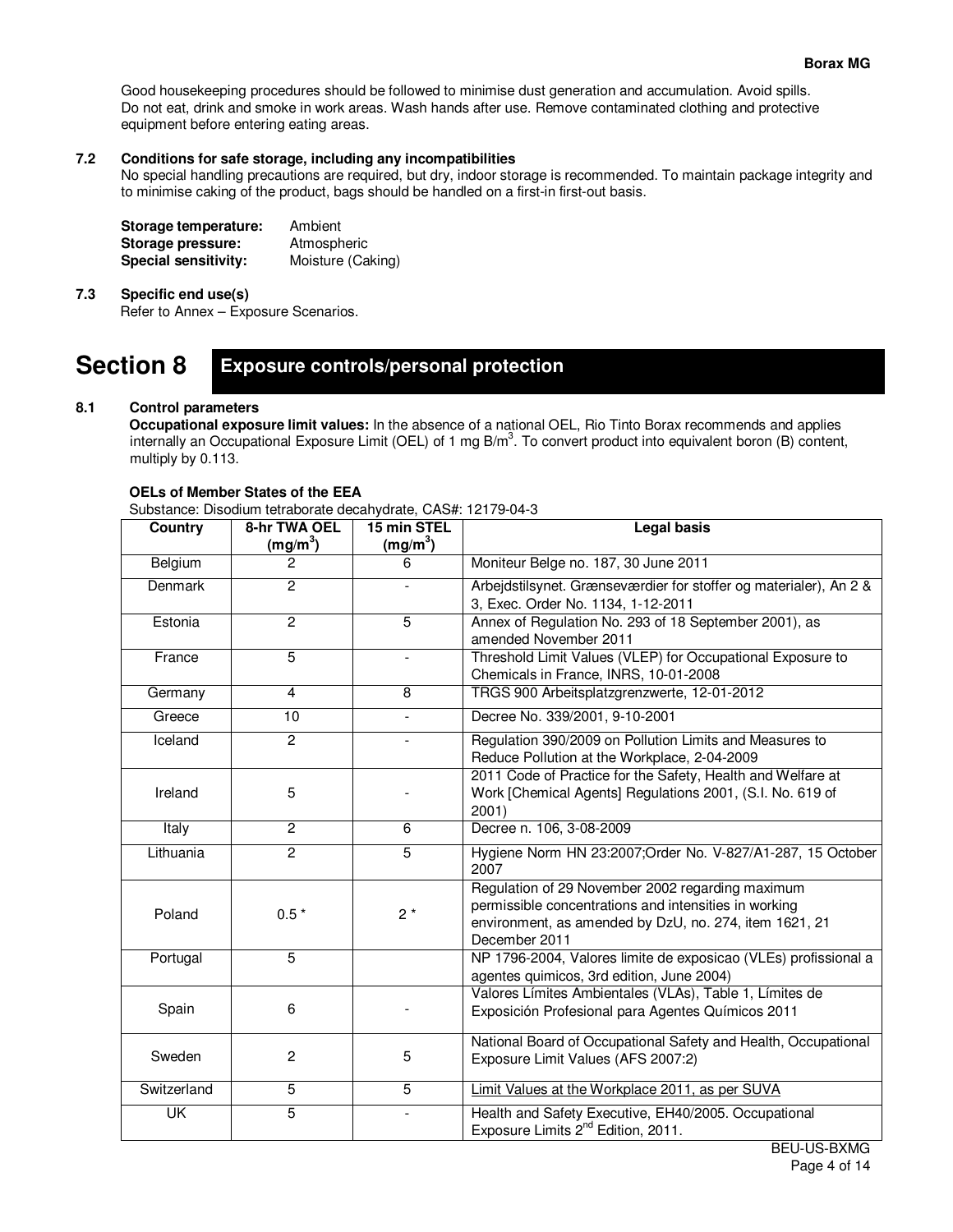\* dusts

## **DNELs**

|            |                   | <b>Workers</b> |                   |                   | Consumers         |           |                   |                   |  |  |
|------------|-------------------|----------------|-------------------|-------------------|-------------------|-----------|-------------------|-------------------|--|--|
|            | Acute             | Acute          | Chronic           | Chronic           | Acute             | Acute     | Chronic           | Chronic           |  |  |
| Route of   | effects           | effects        | effects           | effects           | effects           | effects   | effects           | effects           |  |  |
| exposure   | local             | systemic       | local             | systemic          | local             | systemic  | local             | systemic          |  |  |
| Oral       |                   | Not Required   |                   |                   |                   | 1.51      |                   | 1.51              |  |  |
|            |                   |                |                   |                   |                   | mg/kg/day |                   | mg/kg/day         |  |  |
| Inhalation | 22.3              |                | 22.3              | 12.76             | 22.3              | $\star$   | 22.3              | 6.50              |  |  |
|            | mq/m <sup>3</sup> |                | mq/m <sup>3</sup> | mq/m <sup>3</sup> | mq/m <sup>3</sup> |           | mq/m <sup>3</sup> | mg/m <sup>3</sup> |  |  |
| Dermal     | $\star$           | ÷              |                   | 599.6             | $\star$           |           |                   | 303.5             |  |  |
|            |                   |                |                   | mg/kg/day         |                   |           |                   | mg/kg/day         |  |  |

\* No hazard identified

Monitoring procedure: *BS EN 14042:2003 Title identifier: Workplace atmospheres. Guide for the application and use of procedures for the assessment of exposure to chemical and biological agents.*

#### **PNECs**

| <b>Compartment (Environment)</b> | <b>PNEC</b> (added values)                     |
|----------------------------------|------------------------------------------------|
| Water, fresh and marine          | 2.02 mg B/L                                    |
| Water, intermittent              | 13.7 mg B/L                                    |
| Air                              | No exposure expected                           |
| Soil                             | 5.4 mg B/kg dry soil                           |
| Sediment                         | Waived due to lack of partitioning to sediment |
| <b>STP</b>                       | 10 mg $B/L$                                    |

## **8.2 Exposure controls**

**Appropriate engineering controls:** Use local exhaust ventilation to keep airborne concentrations of dust below permissible exposure limits.

#### **Personal protection equipment:**

Eye and face protection: Eye protection according to CEN166:1996 is required.

Skin protection: Standard work gloves (cotton, canvas or leather) may be warranted if environment is excessively dusty. Respiratory protection: Where airborne concentrations are expected to exceed exposure limits, respirators should be used. (CEN149).

## **Environmental exposure controls:**

**Limiting releases from site:** Where appropriate, material should be recovered and recycled through the process. Spillages of powder or granulated borates should be swept or vacuumed up immediately and placed in containers for disposal in order to prevent unintentional release to the environment. Waste containing borates should be handled as an hazardous waste and removed by licensed operator to an offsite location where it can be incinerated or disposed to a hazardous landfill.

**Water Emissions:** Storage should be sheltered from precipitation. Avoid spillage into water and cover drains. Removal from water can only be accomplished by very specific treatment technologies including ion exchange resins, reverse osmosis etc. Removal efficiency is dependent upon a number of factors and will vary from 40 to 90%. Much of the technology is currently not appropriate to high volume or mixed waste streams. Boron is not removed in considerable amounts in conventional STP. If sites discharge to a municipal STP the concentration of boron should not exceed the PNEC in the municipal STP.

**Air Emissions:** Emissions to air can be removed by one or more of the following dust-control measures: electrostatic precipitators, cyclones, fabric or bag filters, membrane filters, ceramic and metal mesh filters, and wet scrubbers.

**Section 9**

## **Physical and chemical properties**

**9.1 Information on basic physical and chemical properties** 

 **Appearance: Odour Odour threshold: pH @ 20°C:** 

BEU-US-BXMG Page 5 of 14 White, crystalline solid **Odourless** Not applicable: odourless 9.3 (0.1% solution); 9.2% (1.0% solution); 9.3 (4.7% solution)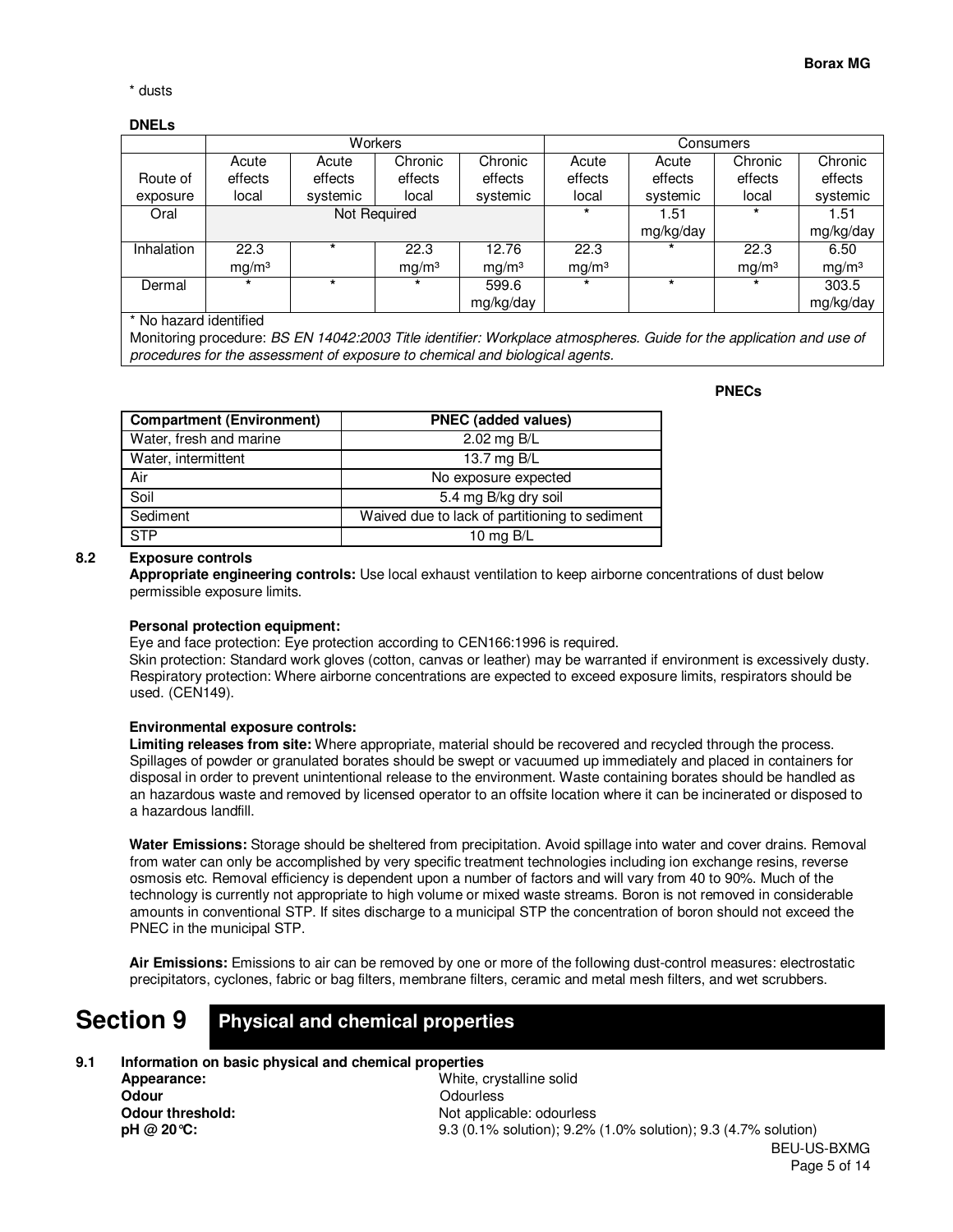|     | Melting point/ Freezing point:                | >1000℃                                                                                  |
|-----|-----------------------------------------------|-----------------------------------------------------------------------------------------|
|     | Initial boiling point and boiling range:      | Not applicable: melting point $>300^{\circ}$ C                                          |
|     | Flash point:                                  | Not applicable: inorganic substance                                                     |
|     | <b>Evaporation rate:</b>                      | Not applicable: non-volatile                                                            |
|     | <b>Flammability:</b>                          | Non-flammable (used as a flame retardant)                                               |
|     | Upper/lower flammability or explosive limits: | Not applicable: non-flammable                                                           |
|     | Vapour pressure:                              | Not applicable: melting point >300 ℃                                                    |
|     | Vapour density:                               | Not applicable: melting point $>300^{\circ}$ C                                          |
|     | <b>Relative density:</b>                      | 1.72@23℃ Water: 49.74                                                                   |
|     | Solubility(ies):                              | $q/L$ @ 20 °C                                                                           |
|     | Partition coefficient; n-octanol/water:       | Log P <sub>ow</sub> = -1.53 @ 22 °C                                                     |
|     | Auto-ignition temperature:                    | Not applicable: not self-heating                                                        |
|     | Decomposition temperature:                    | Not applicable: melting point >300 ℃                                                    |
|     | Viscosity:                                    | Not applicable: solid substance                                                         |
|     | <b>Explosive properties:</b>                  | Not explosive: does not contain chemical groups associated with<br>explosive properties |
|     | <b>Oxidising properties:</b>                  | Not oxidising: does not contain chemical groups associated with<br>oxidising properties |
| 9.2 | <b>Other information</b>                      |                                                                                         |
|     | <b>Molecular weight:</b>                      | 381.37                                                                                  |

Na<sub>2</sub>B<sub>4</sub>O<sub>7</sub>. 10H<sub>2</sub>O

# Section10 Stability and reactivity

**10.1 Reactivity:**  None known.

**Formula:** 

- **10.2 Chemical stability:** Under normal ambient temperatures (-40°C to +40°C), the product is stable. When heated it loses water, eventually forming anhydrous borax ( $Na_2B_4O_7$ ).
- **10.3 Possibility of hazardous reactions:** Reaction with strong reducing agents such as metal hydrides or alkali metals will generate hydrogen gas which could create an explosive hazard.
- **10.4 Conditions to avoid:** Avoid contact with strong reducing agents by storing according to good industrial practice.
- **10.5 Incompatible materials**: Strong reducing agents.
- **10.6 Hazardous decomposition products:** None.

# **Section 11 Toxicological Information**

### **11.1 Information on toxicological effects**

## **(a) Acute toxicity**  Method: Acute Oral Toxicity Study – U.S. EPA FIFRA Guidelines Species: Rat Dose: 5,150 – 6,000 mg/kg of body weight Routes of Exposure: Oral Results: Low acute oral toxicity.  $LD_{50}$  in rats is 5,560 mg/kg of body weight. Based on the available data, the classification criteria are not met.

Method: Acute Dermal Toxicity Study – U.S. EPA FIFRA Guidelines Species: Rabbit Dose: 2,000 mg/kg bw Routes of Exposure: Dermal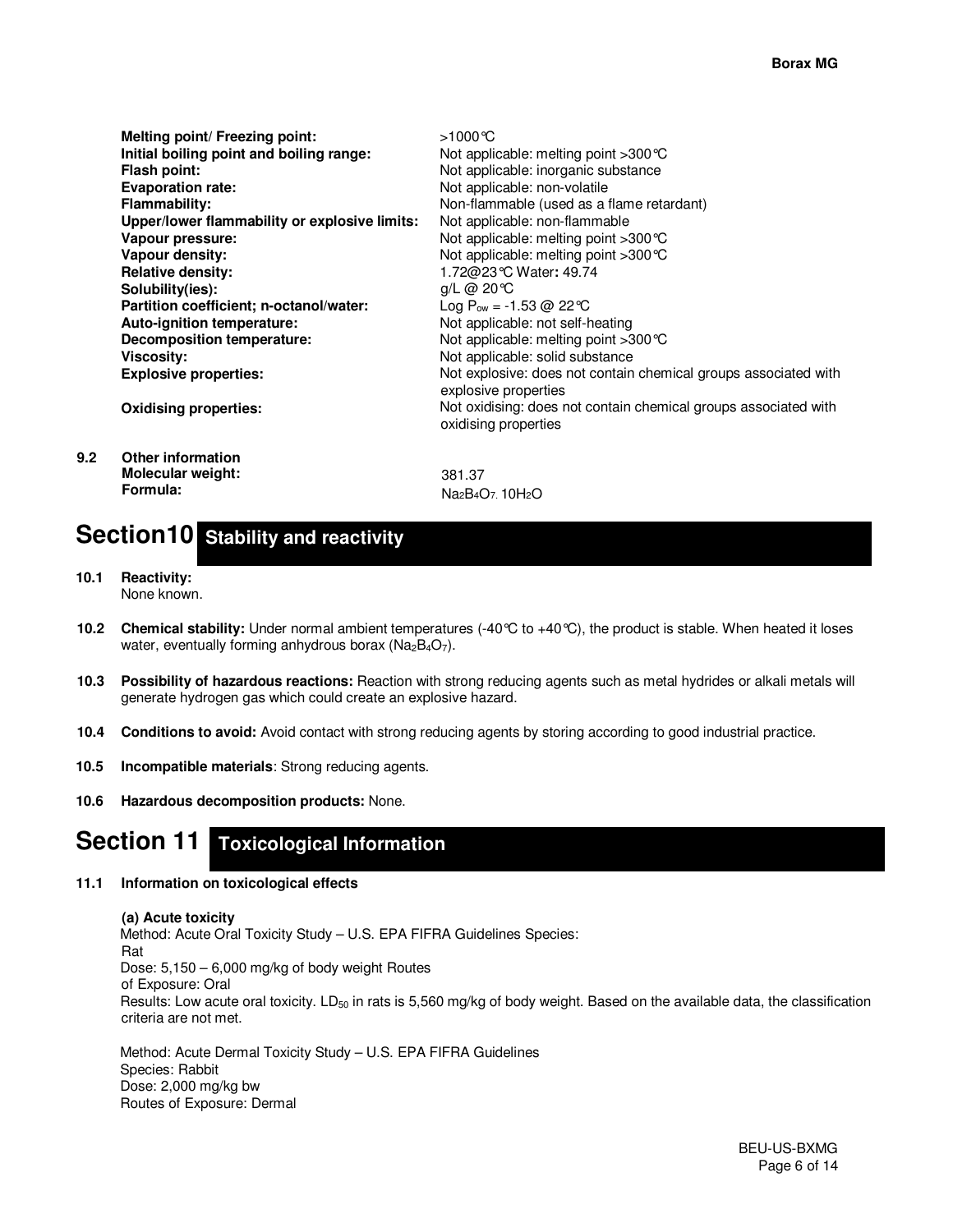Results: Low acute dermal toxicity; LD<sub>50</sub> in rabbits is  $> 2,000$  mg/kg of body weight. Poorly absorbed through intact skin. Based on the available data, the classification criteria are not met.

Method: Acute Inhalation Toxicity Study – OECD Guideline 403 Species: Rat Dose: 2.03 mg/L Routes of Exposure: Inhalation Results: Low acute inhalation toxicity; LC<sub>50</sub> in rats is > 2.0 mg/l (or g/m<sup>3</sup>). Based on the available data, the classification criteria are not met.

## **(b) Skin corrosion / irritation:**

Method: Primary Dermal Irritation Study – U.S. EPA FIFRA Guidelines Species: New Zealand White Rabbit Dose: 0.5 g moistened with saline Routes of Exposure: Dermal Results: No skin irritation. Mean Primary Irritation Score: 0. Based on the available data, the classification criteria are not met.

#### **(c) Serious eye damage / irritation:**

Method: Eye Irritation Study – similar to OECD Guideline 405 Species: New Zealand White Rabbit Dose: 0.077 g Routes of Exposure: Eye Results: Irritating, fully reversible in 14 days. Classification: Eye Irritation Category 2 (Hazard statement: H319: Causes serious eye irritation.) Many years of occupational exposure indicate no adverse effects on human eye.

**(d) Respiratory or skin sensitisation:** Method: Buehler Test – OECD Guideline 406 Species: Guinea Pig Dose: 0.4 g Routes of Exposure: Dermal

Results: Not a skin sensitiser. No respiratory sensitisation studies have been conducted. There are no data to suggest that disodium tetraborates are respiratory sensitisers. Based on the available data, the classification criteria are not met.

## **(e) Germ cell mutagenicity:**

Method: Several in vitro mutagenicity studies have been carried out on boric acid including gene mutation in mammalian cells, unscheduled DNA synthesis, chromosomal aberration and sister chromatid exchange in mammalian cells. Species: L5178Y mouse lymphoma, V79 Chinese hamster cells, C3H/10T1/2 cells, hepatocytes, Chinese hamster ovary (CHO cells).

Dose: 1.0 - 10.0 mg/ml (1000 -10000 ppm) boric acid Routes of Exposure: *in vitro* Results: Not mutagenic (based on boric acid). Based on the available data, the classification criteria are not met.

#### **(f) Carcinogenicity:**

Method: OECD 451 equivalent. Species: B6C3F1 mice Dose: 446 ; 1150 mg boric acid/kg bw/day Routes of Exposure: Oral feeding study Results: No evidence of carcinogenicity (based on boric acid). Based on the available data, the classification criteria are not met.

#### **(g) Reproductive toxicity:**

Method: Three-generation feeding study – similar to OECD 416 Two-Generation Study Species: Rat Dose: 0; 34 (5.9); 100 (17.5); and 336 (58.5) mg boric acid (mg B)/kg bw/day; and 0; 50 (5.9); 155 (17.5); and 518 (58.5) mg borax (mg B)/kg bw/day Routes of Exposure: Oral feeding study Results: NOAEL in rats for effects on fertility in males is 100 mg boric acid /kg bw and 155 mg sodium tetraborate decahydrate/kg bw; equivalent to 17.5 mg B/kg bw.

Method: Prenatal Developmental Toxicity Study - OECD Guideline 414 Species: Rat Dose: 0; 19 (3.3); 36 (6.3); 55 (9.6); 76 (13.3) and 143 (25) mg boric acid (mg B)/kg bw. Routes of Exposure: Oral feeding study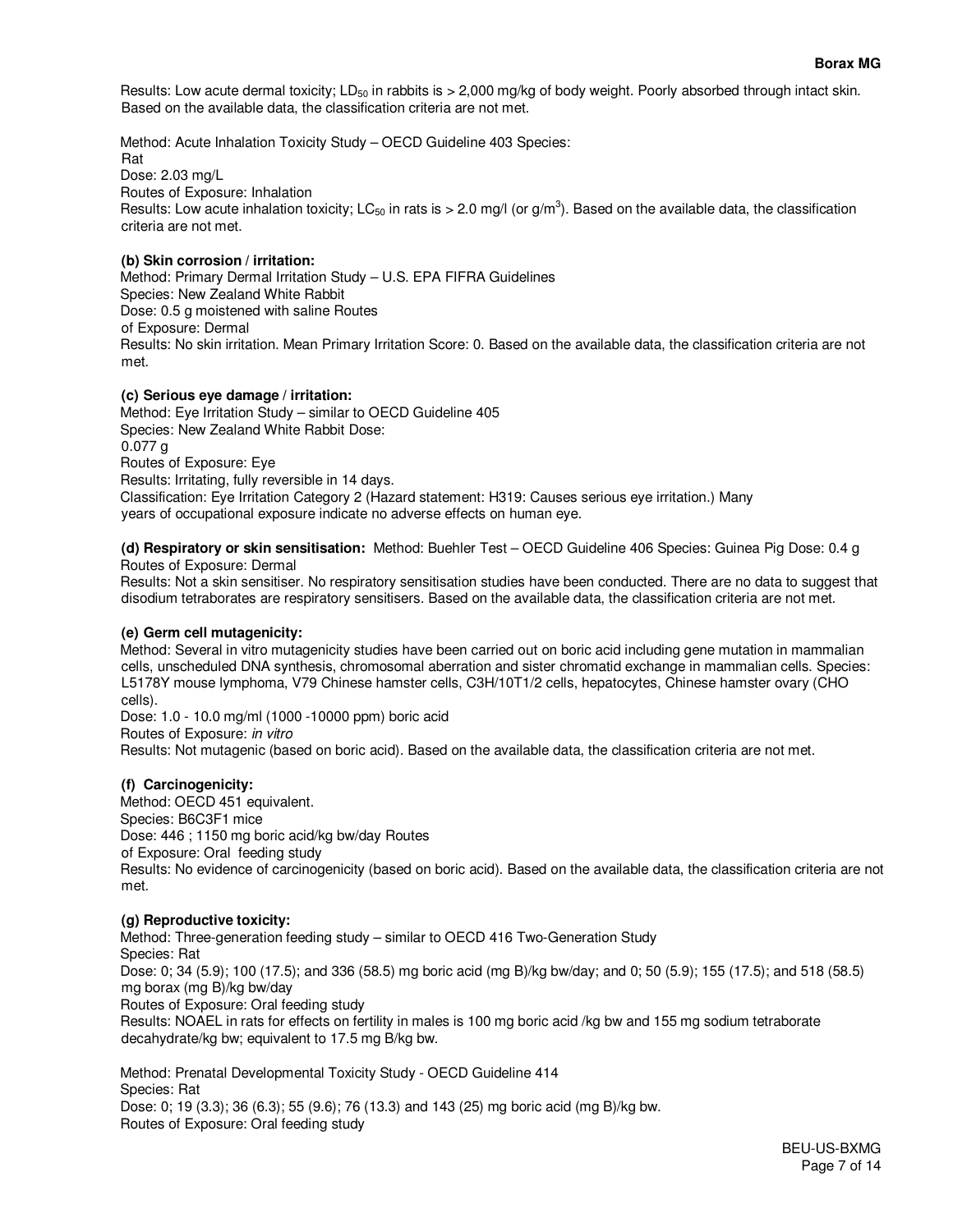### **Borax MG**

Results: NOAEL in rats for developmental effects on the foetus including foetal weight loss and minor skeletal variations is 55 mg boric acid/kg bw or 9.6 mg B/kg; equivalent to 85 mg disodium tetraborate decahydrate/kg bw. Classification: Reproductive Toxicity Category 1B (Hazard statement: H360FD: May damage fertility or the unborn child.)

Method: Occupational studies of evaluating sensitive sperm parameters in highly exposed borate workers. Epidemiological studies evaluating high environmental exposures to boron and developmental effects in humans have been conducted. Species: Human

Dose: A subset of workers was exposed to 125 mg B/day.

Routes of Exposure: Combined oral ingestion and inhalation

Results: No adverse fertility effects in male workers. Epidemiological studies of human developmental effects have shown an absence of effects in exposed borate workers and populations living in areas with high environmental levels of boron.

## **Summary of evaluation of the CMR properties:**

Boric acid is not mutagenic and has been tested in 2 year bioassays to be negative for carcinogenicity. Accordingly a classification for these endpoints for disodium tetraborates is not required under EC Directive 67/548/EEC or under CLP Regulation (EC) No. 1272/2008. A multigeneration study in the rat gave a NOAEL for fertility in males of 17.5 mg B/kg/day. Developmental effects have been observed in laboratory animals, the most sensitive species being the rat with a NOAEL of 9.6 mg B/kg bw/day. Disodium tetraborate is classified under the 1st ATP to CLP as Repr. 1B; H360FD. While boron has been shown to adversely affect male reproduction in laboratory animals, there was no clear evidence of male reproductive effects attributable to boron in studies of highly exposed workers.

## **(h) STOT-single exposure:**

Method: Standard Test Method for Estimating Sensory Irritancy of Airborne Chemicals - ASTM E981-04 (2004) Species: Mouse

Dose:  $186 - 1704$  mg/m<sup>3</sup>

Routes of Exposure: Inhalation

Results: The maximum exposure of 1704 mg/m<sup>3</sup> resulted in a reduced respiratory rate of 33%, graded as moderate irritation. The lowest exposure tested of 186 mg/m3 sodium tetraborate pentahydrate resulted in a reduced respiration rate of 11%, graded as no irritation. Based on the available data, the classification criteria are not met.

Method: Sensory irritation in human volunteers Species: Human

Dose:  $5 - 40$  mg/m<sup>3</sup>

Routes of Exposure: Inhalation

Results: A NOAEL for irritation from sodium tetraborate pentahydrate of 10 mg/m<sup>3</sup> among male and female human volunteers under controlled laboratory conditions. At 10 mg/m<sup>3</sup> increased nasal secretion was observed, but occurred in the absence of other irritating effects at a concentration below that considered irritating by volunteers and was not seen in a subsequent study.

#### **(i) STOT-repeated exposure:**

Method: Chronic toxicity study of boric acid and disodium tetraborate decahydrate, similar to OECD 452 Species: Rat

Dose: 0; 33 (5.9); 100 (17.5); 334 (58.5) mg boric acid (B)/kg bw per day (nominal in diet); and 0; 52 (5.9); 155 (17.5); 516 (58.5) mg borax (B)/kg/day (nominal in diet) Routes of Exposure: Oral feeding study

Results: A NOAEL of 17.5 mg B/kg bw/day equivalent to 118 mg sodium tetraborate pentahydrate/kg bw/day was determined in a chronic feeding study (2 years) in rats and is based on testes effects. Other effects (kidney, haemopoietic system) are regarded only at even higher dose levels. Based on the available data, the classification criteria are not met.

**(j) Aspiration hazard:** Physical form of solid powder indicates no aspiration hazard potential.

## **Toxicokinetics**

In the blood boric acid is the main species present and is not further metabolised. Boric acid is distributed rapidly and evenly through the body, with concentrations in bone 2 - 3 higher than in other tissues. Boric acid is excreted rapidly, with elimination half-lives of 1 h in the mouse, 3 h in the rat and < 27.8 h in humans, and has low potential for accumulation. Boric acid is mainly excreted in the urine. Absorption of borates via the oral route is nearly 100 %. For the inhalation route also 100 % absorption is assumed as worst case scenario. Dermal absorption through intact skin is very low with a percent dose absorbed of  $< 0.5$ %.

#### **Information on likely routes of exposure:**

Inhalation is the most significant route of exposure in occupational and other settings. Dermal exposure is not usually a concern because product is poorly absorbed through intact skin. Product is *not* intended for ingestion.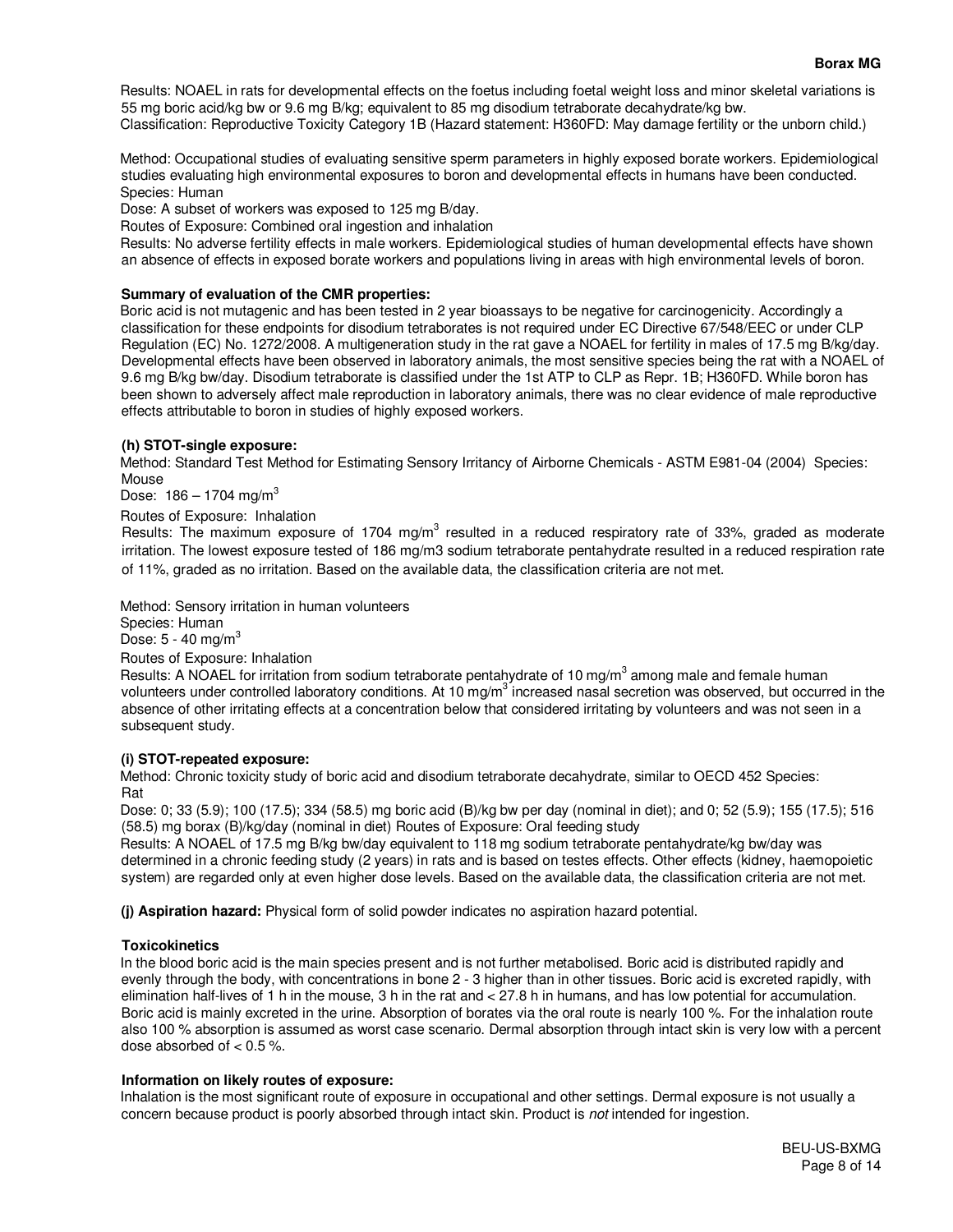## **Symptoms related to the physical, and chemical and toxicological characteristics:**

At high concentrations irritation of nose, throat and eye may be observed. Products are *not* intended for ingestion. Small amounts (e.g. a teaspoonful) swallowed accidentally are not likely to cause effects. Symptoms of accidental over-exposure to high doses of inorganic borate salts have been associated with ingestion or absorption through large areas of severely damaged skin. These may include nausea, vomiting, and diarrhoea, with delayed effects of skin redness and peeling.

### **Delayed and immediate effects as well as chronic effects from short and long-term exposure:**

Human epidemiological studies show no increase in pulmonary disease in occupational populations with chronic exposures to boric acid and sodium borate dust. Human epidemiological studies indicate no effect on fertility in occupational populations with chronic exposures to borate dust and indicate no effect to a general population with high exposures to borates in the environment.

# **Section 12 Ecological information**

## **12.1 Toxicity**

Note that the data values are expressed as boron equivalents. To convert to this product divide the boron equivalent by 0.113. Studies judged to be unreliable or with insufficient information to evaluate are not included.

## **Freshwater**

Chronic studies

| <b>Taxonomic Group</b>        | Number of<br>Taxa Tested | Range of Endpoint Values (geometric NOEC/EC10)                         | <b>References</b> |
|-------------------------------|--------------------------|------------------------------------------------------------------------|-------------------|
| Algal                         | 4                        | 10 mg B/L (Chlorella pyrenoidosa) to 50 mg B/L (Anacystis<br>nidulans) | 3, 4              |
| Higher plants                 | 3                        | 4.0 mg B/L (Phragmites australis) to 60 mg B/L (Lemna minor)           | 5, 6              |
| Invertebrate and<br>protozoan |                          | 5.7 mg B/L (Daphnia magna) to 32 mg B/L (Chironomus riparius)          | 7, 8              |
| Fish                          | 6                        | 2.9 mg B/L (Micropterus salmoides) to 17 mg B/L (Carassius<br>auratus) | 9                 |
| Amphibian                     | 2                        | 29 mg B/L (Rana pipiens) to 41 mg B/L (Bufo fowleri)                   | 9                 |

Results<sup>2</sup>: Based on the complete data set of 22 species, the HC<sub>5</sub> value of the species sensitivity distribution is 4.05 mg B/L.

#### Acute studies

| <b>Taxonomic Group</b>        | Number of<br><b>Taxa Tested</b> | Range of Endpoint Values (geometric EC/LC50)                                  | <b>References</b> |
|-------------------------------|---------------------------------|-------------------------------------------------------------------------------|-------------------|
| Algal                         |                                 | 10 mg B/L (Chlorella pyrenoidosa) to 28 mg B/L (Selenastrum<br>capricornutum) | 3.10              |
| Invertebrate and<br>protozoan | 9                               | 113 mg B/L (Ceriodaphnia dubia) to 1376 mg B/L (Chironomus decorus)           | 11.12             |
| Fish                          |                                 | 80 mg B/L (Pimephales promelas) to 627 mg B/L (Onchorhynchus<br>tschawytscha) | 11.13             |
| Amphibian                     | 2                               | 86 mg B/L (Rana pipiens) to 104 mg B/L (Bufo fowleri)                         | 9                 |

Results<sup>2</sup>: Based on the complete data set from 46 studies with 20 species, the HC<sub>5</sub> value of the species sensitivity distribution is 27.3 mg B/L

Classification: Based on the acute data for freshwater species, this substance is not classified as hazardous to the environment.

**Marine and Estuarine Data** Chronic

studies

| Taxonomic Group | Number of<br><b>Taxa Tested</b> | Range of Endpoint Values (geometric NOEC/EC10) | <b>References</b> |
|-----------------|---------------------------------|------------------------------------------------|-------------------|
|-----------------|---------------------------------|------------------------------------------------|-------------------|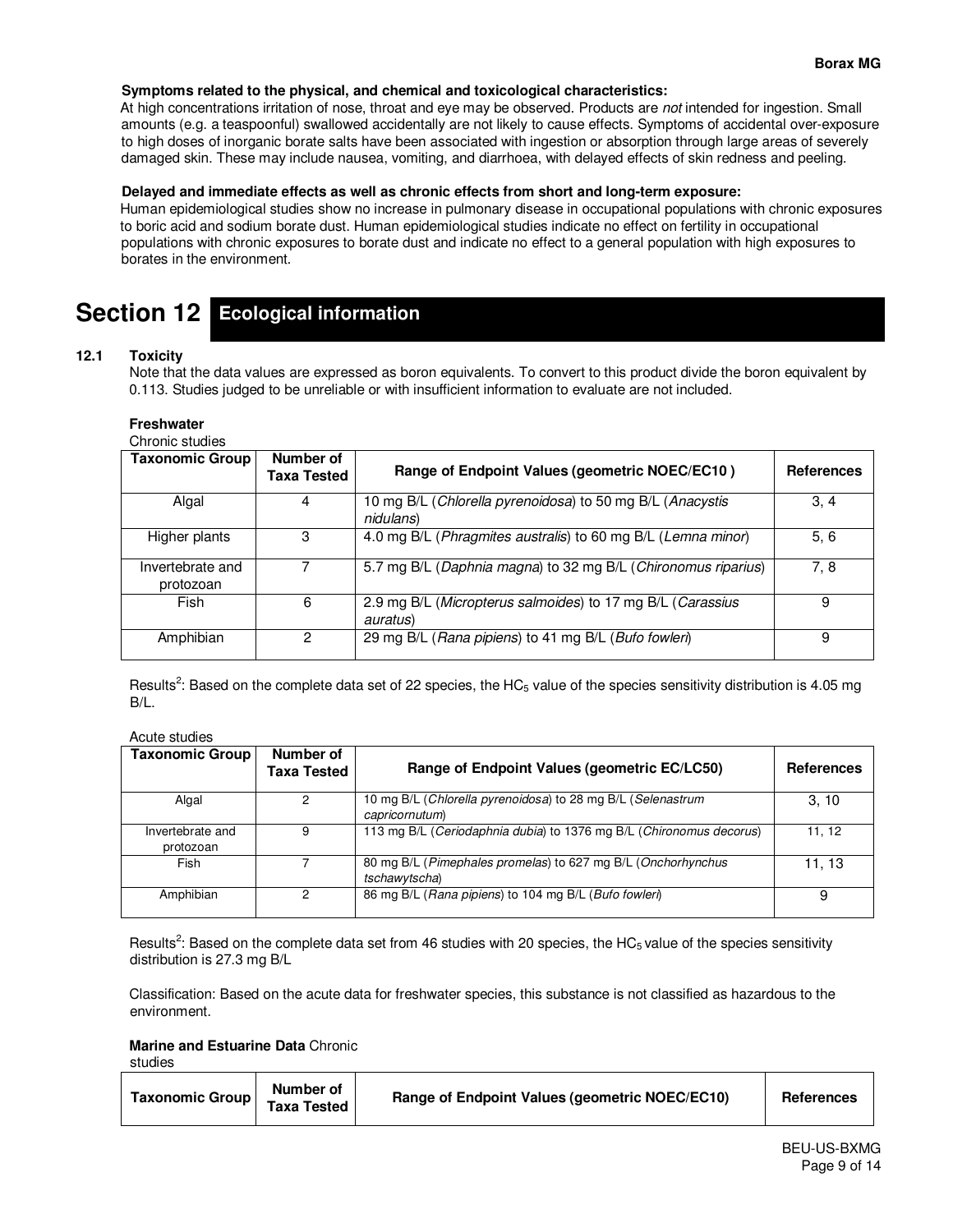| Algal |  |  |                                                               |  |  | mg B/L ( <i>Emiliana huxleyi</i> ) to >100 mg B/L (Agmenellum) |  |
|-------|--|--|---------------------------------------------------------------|--|--|----------------------------------------------------------------|--|
|       |  |  | guadruplicatum, Anacystis marina, Thallassiorsira pseudonana) |  |  |                                                                |  |

Results: No data are available for invertebrate or vertebrate species. The results from the freshwater data set are recommended as applicable to marine and estuarine species.

#### Acute studies

| <b>Taxonomic Group</b> | Number of<br><b>Taxa Tested</b> | Range of Endpoint Values (geometric EC/LC50)                             | <b>References</b> |
|------------------------|---------------------------------|--------------------------------------------------------------------------|-------------------|
| Invertebrate           | 3                               | 45 mg B/L (Litopenaeus vannamei) to 83 mg B/L (Americamysis bahia)       | 14.15             |
| Fish                   | 2                               | 74 mg B/L (Limanda limanda) to 600 mg B/L (Oncorhynchus<br>tschawytscha) | 13.16             |

No data are available for algal species.

## **Sediment**

| <b>Taxonomic Group</b> | Number of<br><b>Taxa Tested</b> | Range of Endpoint Values (geometric EC/LC50)   | <b>References</b> |
|------------------------|---------------------------------|------------------------------------------------|-------------------|
| Invertebrate           |                                 | 82.4 mg B/kg sediment dw (Chironomus riparius) | 17.18             |

Results: Although limited, the data suggest that sediment organisms are within range of toxicity of aquatic organisms. In addition, the substance will not partition to the sediment, so a sediment/water partitioning approach is justified.

## **Sewage Treatment Plants (STP)**

| <b>Taxonomic Group</b> | Number of<br><b>Taxa Tested</b> | Range of Endpoint Values (geometric NOEC/EC10)                            | <b>References</b> |  |
|------------------------|---------------------------------|---------------------------------------------------------------------------|-------------------|--|
| Activated sludge       | NA                              | $>17.5$ mg B/L to 100 mg B/L                                              | 19                |  |
| <b>Microbes</b>        | 3                               | 10 mg B/L (Opercularia bimarginata) to 20 mg B/L (Paramecium<br>caudatum) | 20                |  |

#### **Terrestrial Data**  Chronic studies

| Taxonomic Group | Number of<br><b>Taxa Tested</b> | Range of Endpoint Values (geometric NOEC/EC10)                                                                          | <b>References</b> |
|-----------------|---------------------------------|-------------------------------------------------------------------------------------------------------------------------|-------------------|
| Plant           | 28                              | 7.2 mg B/kg dw (Zea mays) to 56 mg B/kg dw (Allium cepa)                                                                | 21, 22            |
| Invertebrates   | 9                               | 15.4 mg B/kg dw (Folsomia candida) to 87 mg B/kg dw (Caenorhabditis<br>elegans)                                         | 23.24             |
| Soil micro      | 3                               | 12 mg B/kg dw (nitrogen mineralization and nitrification test) to 420 mg<br>B/kg dw (soil nitrogen transformation test) | 25.26             |

Results<sup>2</sup>: Based on the complete data set, the HC<sub>5</sub> value of the species sensitivity distribution is 10.8 mg B/kg dw.

**Phytotoxicity:** Boron is an essential micronutrient for healthy growth of plants. It can be harmful to boron sensitive plants in higher quantities. Care should be taken to minimise the amount of borate product released to the environment.

#### **12.2 Persistence and Degradability**

Biodegradation is not an applicable endpoint since the product is an inorganic substance.

#### **12.3 Bioaccummulative potential**

This product will undergo hydrolysis in water to form undissociated boric acid. Boric acid will not biomagnify through the foodchain. Octanol/Water partition coefficient: Log P<sub>ow</sub> = -0.7570 @ 25 °C (based on boric acid)<sup>27</sup>.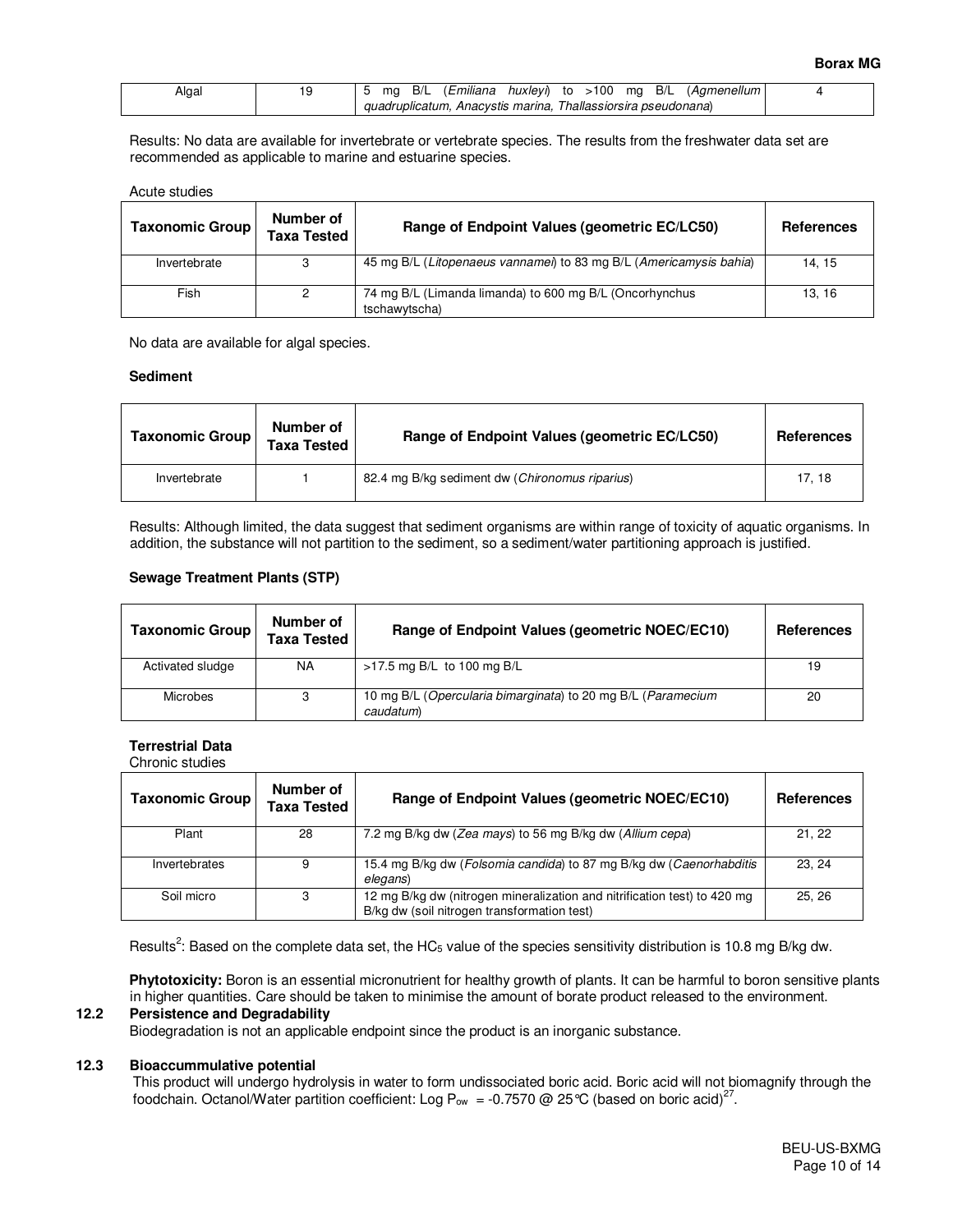## **12.4 Mobility in soil**

The product is soluble in water and is leachable through normal soil. Adsorption to soils or sediments is insignificant.

#### **12.5 Results of PBT and vPvB assessment**

According to Annex XIII of REACH, criteria for the assessment of PBT and vPvB properties do not apply to inorganic substances.

### **12.6 Other adverse effects**

None

#### **Section 13 Disposal considerations**

### **13.1 Waste treatment methods**

This product is classified as toxic to reproduction (Repr. 1B) and falls within scope of Directive 2008/98/EC as hazardous waste (H10). Dispose via a licensed waste disposal contractor.

Product packaging should be recycled where possible.

Local authorities should be consulted about any specific local requirements.

Such product should, if possible, be used for an appropriate application.

## **Section 14 Transport information**

**Transport Classification for Road (ADR) / Rail (RID); Inland waterways (ADN); Sea (IMDG); Air (ICAO/IATA)**

- **14.1 UN Number:** Not Regulated
- 14.2 UN Proper Shipping Name: Not Regulated
- **14.3 Transport hazard class(es):** Not Regulated 14.4 Packing Group: **Not Regulated**
- **14.4 Packing Group:**
- 
- **14.5 Environmental Hazards Not Regulated 14.6 Special precautions for user:** Not Regulated **14.6 Special precautions for user:** 
	-
- **14.7 Transport in bulk according to Annex II of Marpol 73/78 and the IBC code:** Not Regulated

# **Section 15 Regulatory information**

**15.1 Safety, health and environmental regulations/legislation specific for the substance or mixture** 

 **Regulation (EC) No 2037/2000 - Substances that deplete the ozone layer:** Not manufactured with and does not contain any Group I or Group II ozone depleting substances.

 **Clean Air Act (Montreal Protocol) - Substances that deplete the ozone layer:** Not manufactured with and does not contain any Class I or Class II ozone depleting substances.

 **Regulation (EC) No 689/2008 - Export and Import of Dangerous Chemicals**: Not listed.

 **Regulation (EU) No 109/2012 – REACH Annex XVII:** Restricted to professional users. The product is permitted for use in consumer products where it is below the specific concentration limit.

 **Commission Directive (2009/91/EC)** – Inclusion directive as active substance in Annex I of 98/8/EC in Wood Preservatives (PT08).

 **National Regulations:** Ensure all national/local regulations are observed.

 **Chemical inventory listing:** The listing is sometimes under the Inventory number of the anhydrous form of this inorganic salt.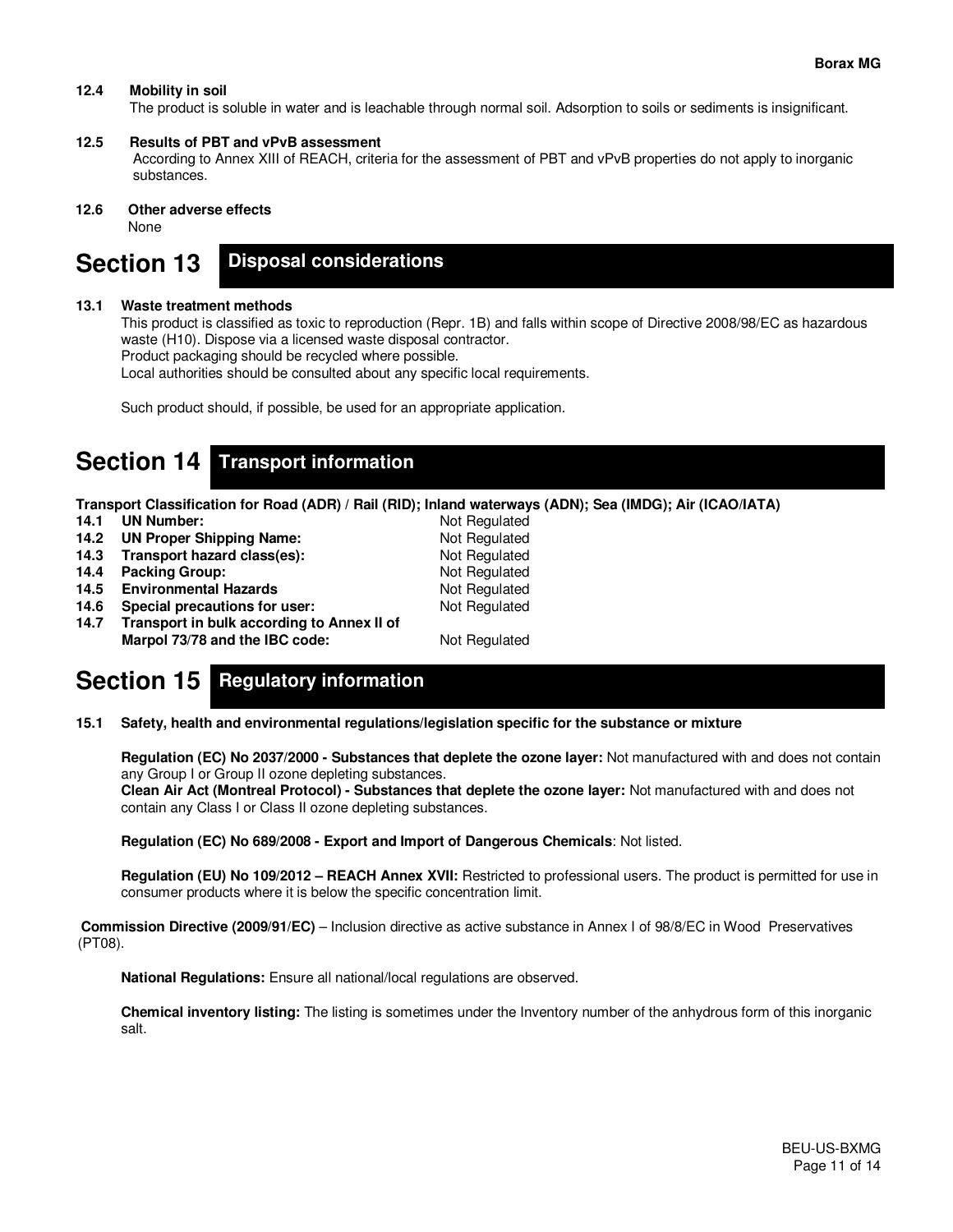| U.S. EPA TSCA Inventory: | 1303-96-4 |
|--------------------------|-----------|
| <b>Canada DSL:</b>       | 1330-96-4 |
| EINECS:                  | 215-540-4 |
| <b>South Korea KECI:</b> | KE-03483  |
| Japan METI & ISHL:       | $(1)-69$  |
| <b>China IECSC:</b>      | 1303-96-4 |

## **15.2 Chemical safety assessment**

A Chemical Safety Assessment has been carried out.

# **Section 16 Other information**

#### **Revision Details:**

Section 1: Supplier address; Emergency telephone number.

#### **Abbreviations and acronyms:**

ATP: Adaption to Technical Progress CLP: Classification, Labelling and Packaging Regulation (EC) No. 1272/2008 CMR: Carcinogen, Mutagen, Reproductive Toxin EC: Effect concentration HC: Hazard Concentration LC: Lethal Concentration LD: Lethal Dose STOT: Specific Target Organ Toxicity DNEL: Derived No Effect Level LOEC: Lowest Observed Effect Concentration NA: Not applicable. NOAEL: No observed adverse effect level NOEC: No Observed Effect Conentration PNEC: Predicted No Effect Concentration PBT: Persistent, Bioaccumulative and Toxic vPvB: very Persistent, very Bioaccumulative TWA: Time Weighted Average STEL: Short-term exposure limit STP: Sewage Treatment Plant

#### **References:**

1. Litovitz T L, Norman S A, Veltri J C, Annual Report of the American Association of Poison Control Centers Data

Collection System. Am. J. Emerg. Med. (1986), 4, 427-458

- 2. Chemical Safety Report "Disodium Tetraborate, Anhydrous" December 2010, updated 2012 http://apps.echa.europa.eu/registered/registered-sub.aspx#search 3. Fernandez et al. (1984) Phyton (Buenos Aires) 44: 125-133.
- 4. Antia and Cheng (1975) J Fish Res Bd Can 32: 2487-2494.
- 5. Bergman, Bruchlos, Marks (1995) Tenside Surf Det 32: 229-237.
- 6. Wang (1986) Environ Poll (Ser B) 11: 1-14.
- 7. Gersich and Milazzo (1990) Arch. Environ. Contam. Toxicol. 19: 72-76.
- 8. Hooftman, van Dongelen-Sevenhuijsen and de Haan (2000). Unpublished report no. V99.1146 to Borax Europe Limited.
- 9. Dyer (2001) Chemosphere 44: 369-376.
- 10. Hansveit and Oldersma (2000) Unpublished report no: V99-157 to Borax Europe Limited.
- 11. Soucek, Dickinson, Major (2010) Unpublished report to REACH Consortium for Borates.
- 12. Maier and Knight (1991) Arch. Environ. Contam. Toxicol. 20, 282 287.
- 13. Hamilton and Buhl (1990) Arch. Environ. Contam. Toxicol. 19, 366-373.
- 14. Li, et al. (2007) Aquaculture 278, 175-178.
- 15. Pillard et al. (2002) Environ Toxicol Chem, 21, 2131-2137.
- 16. Taylor et al. (1985) Aquat Toxicol, 7, 135-144.
- 17. Gerke, A (2011a). Unpublished report to REACH Consortium for Borates.
- 18. Gerke, A (2011b). Unpublished report to REACH Consortium for Borates.
- 19. Hanstveit and Schoonmade (2000). Unpublished report no.: V99.156 to Borax Europe Limited.
- 20. Guhl (2000) SÖFW-Journal 126: 17-24.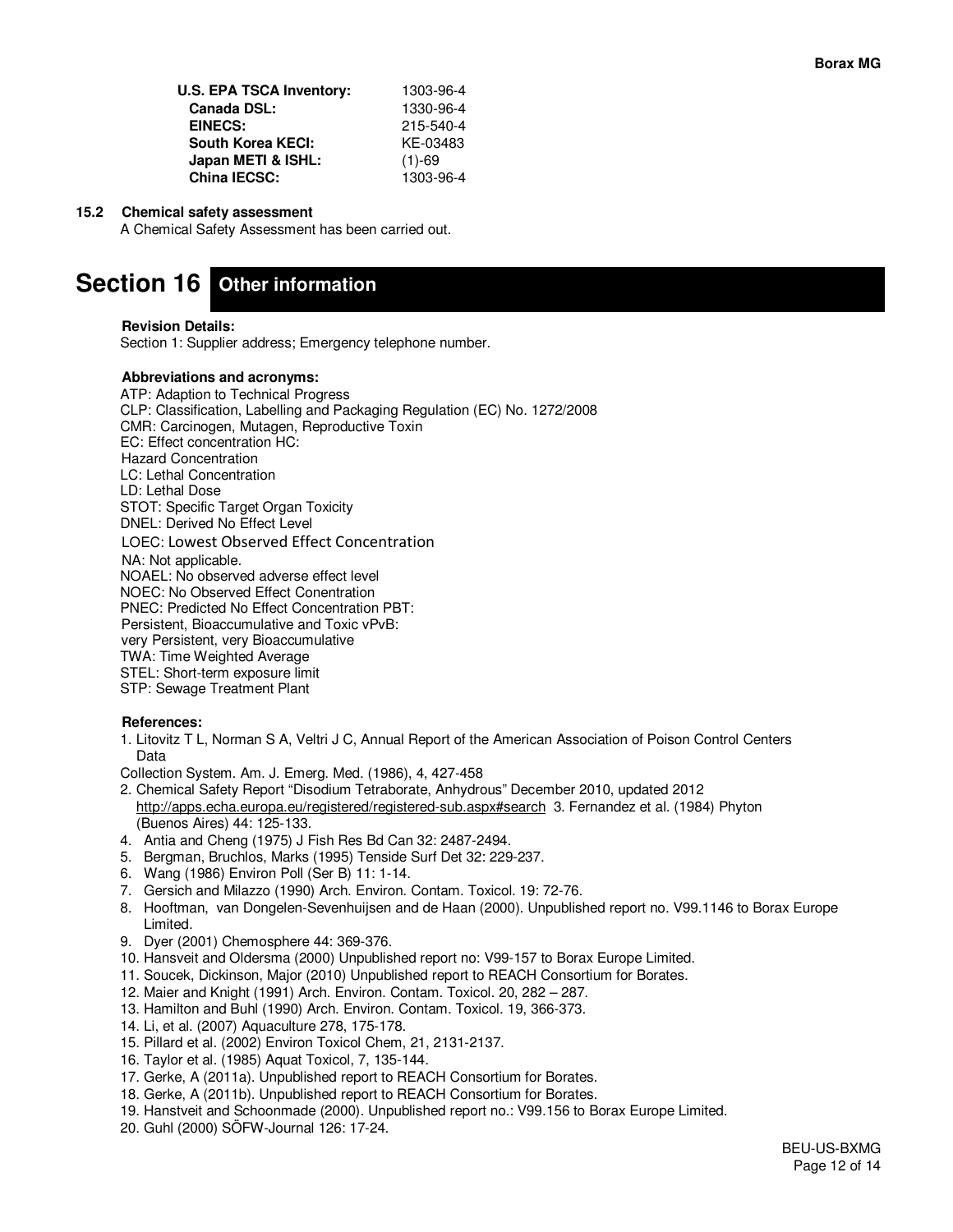- 21. Hosseini et al. (2007) J Plant Nutrition, 30, 773-781.
- 22. Aquaterra Environmental (1998) Unpublished report to Environment Canada, Environmental Technology Centre.
- 23. Becker-van Slooten, Campiche, Tarradellas (2003). Unpublished report to Environment Canada, Environmental Technology Centre.
- 24. Moser and Becker (2009) Unpublished report to REACH Consortium for Borates.
- 25. Van Laer, Salaets, Smolders (2010) Unpublished report to REACH Consortium for Borates.
- 26. Förster and Becker (2009) Unpublished report to REACH Consortium for Borates.
- 27. Cordia et al. (2003) Unpublished report no: PML 2002-C42r to Borax Europe, Ltd.

For general information on the toxicology of borates see ECETOC Technical Report No. 63 (1995); Patty's Toxicology, 6th Edition Vol. I, (2012) Chap. 23, 'Boron'. Culver, BD & Hubbard SA (1995) Inorganic Boron Health Effects in Humans: An Aid to Risk Assessment and Clinical Judgment. Trace Elements in Experimental Medicine 9(4):175-184.

#### **Full text of Hazard statements mentioned in sections 2 and 3:**

H319: Causes serious eye irritation. H360FD: May damage fertility. May damage the unborn child.

## **Full text of Risk Phrases mentioned in sections 2 and 3:**

R36 Irritating to eyes. R60 May impair fertility. R61 May cause harm to the unborn child.

## **Precautionary statements:**

P202: Do not handle until all safety precautions have been read and understood. P281: Use personal protective equipment as required. P308+P313: IF exposed or concerned: Get medical advice. P305+P351+P338: IF IN EYES: Rinse cautiously with water for several minutes. Remove contact lenses, if present and easy to do. Continue rinsing. P501: Dispose of contents/container in accordance with local regulation.

#### **Precautionary Phrases:**

Restricted to professional users. Do not ingest. Keep out of reach of children. Refer to safety data sheet. Not for use in food or drugs.

The table in Annex – Exposure Scenarios lists the uses identified and registered for this substance with the indication of the Exposure Scenario(s) that is relevant to each identified use.

#### **Disclaimer:**

Borax Europe Limited provides the information contained herein in good faith but makes no representation as to its comprehensiveness or accuracy. This document is intended only as a guide to the appropriate precautionary handling of the material by a properly trained person using this product. Individuals receiving the information must exercise their independent judgement in determining its appropriateness for a particular purpose.

BORAX EUROPE LIMITED MAKES NO REPRESENTATIONS OR WARRANTIES, EITHER EXPRESSED OR IMPLIED, INCLUDING WITHOUT LIMITATION ANY WARRANTIES OF MERCHANTABILITY, FITNESS FOR A PARTICULAR PURPOSE WITH RESPECT TO THE INFORMATION SET FORTH HEREIN OR THE PRODUCT TO WHICH THE INFORMATION REFERS. ACCORDINGLY BORAX EUROPE LIMITED WILL NOT BE RESPONSIBLE FOR DAMAGES RESULTING FROM USE OR RELIANCE UPON THIS INFORMATION.

## **Annex**

## **Exposure Scenarios**

The following table lists the uses identified and registered for this substance. Each use has a number of applicable human health, environmental and consumer exposure scenarios. These can be found at www.borax.com/EU-REACH/exposure-scenarios